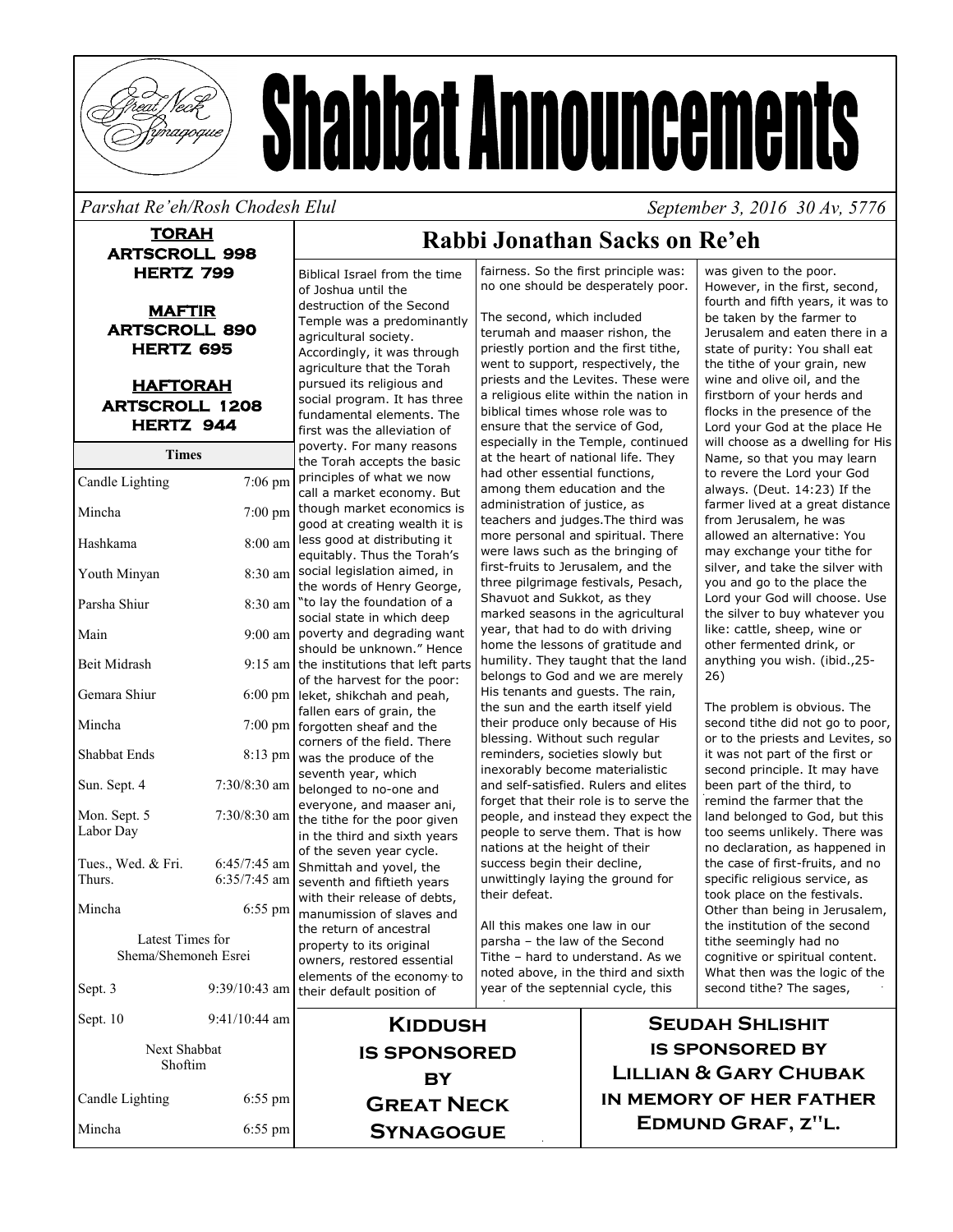#### **26 Old Mill Road, Great Neck, NY 11023 (516) 487-6100 Shabbat Announcements Re'eh 5776**

focusing on the phrase, "so that you may learn to revere the Lord your God" said that it was to encourage people to study. Staying for a while in Jerusalem while they consumed the tithe or the food bought with its monetary substitute, they would be influenced by the mood of the holy city, with its population engaged either in Divine service or sacred study. This would have been much as happens today for synagogue groups that arrange study tours to Israel.

Maimonides, however, gives a completely different explanation. The second tithe was commanded to be spent on food in Jerusalem: in this way the owner was compelled to give part of it away as charity. As he was not able to use it otherwise than by way of eating and drinking, he must have easily been induced to give it gradually away. This rule brought multitudes together in one place, and strengthened the bond of love and brotherhood among the children of men. For Maimonides, the second tithe served a social purpose. It strengthened civil society. It created bonds of connectedness and friendship among the people. It encouraged visitors to share the blessings of the harvest with others. Strangers would meet and become friends. There would be an atmosphere of camaraderie among the pilgrims. There would be a sense of shared citizenship, common belonging and collective identity. Indeed Maimonides says something similar about the festivals themselves: The use of keeping festivals is plain. Man derives benefit from such assemblies: the emotions produced renew the attachment to religion; they lead to friendly and social intercourse among the people. The atmosphere in Jerusalem, says Maimonides, would encourage public spiritedness. Food would always be plentiful, since the fruit of trees in their fourth year, the tithe of cattle, and the corn, wine and oil of the second tithe would all have been brought there. They could not be sold; they could not be kept for the next year; therefore much would be given away in charity, especially (as the Torah specifies) to "the Levite, the stranger, the orphan and the widow.

"Writing about America in the 1830s, Alexis de Tocqueville found that he had to coin a new word for the phenomenon he encountered there and saw as one of the dangers in a democratic society. The word was individualism. He defined it as "a mature and calm feeling which disposes each member of the community to sever himself



**Great Neck Yoetzet Halacha Lisa Septimus**  Welcomes your questions about mikvah, observance of taharat mishpacha (halacha relating to married life) and women's health, as it connects to Jewish law. Reach out to her at: Phone: 516.415.1111 Email: **greatneckyoetzet@gmail.com.**  All conversations and emails are kept confidential.



**Great Neck Synagogue 26 Old Mill Road, Great Neck , NY 11023 516-487-6100**

**Rabbi Dale Polakoff, Rabbi Rabbi Ian Lichter, Assistant Rabbi Dr. Ephraim Wolf ,z"l, Rabbi Emeritus Zeev Kron, Cantor Eleazer Schulman, z"l, Cantor Emeritus Rabbi Sholom Jensen, Youth Director Zehava & Dr. Michael Atlas, Youth Directors Mark Twersky, Executive Director Dr. James Frisch, Assistant Director Dov Sassoon, President Harold Domnitch, Chairman of the Board Lisa Septimus, Yoetzet Halacha 516-415-1111**

from the mass of his fellows and to draw apart with his family and his friends," leaving "society at large to itself." Tocqueville believed that democracy encouraged individualism. As a result, people would leave the business of the common good entirely to the government, which would become ever more powerful, eventually threatening freedom itself. It was a brilliant insight.

Two recent examples illustrate the point. The first was charted by Robert Putnam, the great Harvard sociologist, in his study of Italian towns in the 1990s. During the 1970s all Italian regions were given local government on equal terms, but over the next twenty years, some prospered, others stagnated; some had effective governance and economic growth, while others were mired in corruption and underachievement. The key difference, he found, was the extent to which the regions had an active and public-spirited citizenry.

The other is the experiment, known as the "free rider game," designed to test public spiritedness within a group. There is always a potential conflict between self interest and the common good. It is tempting to take advantage of public facilities without paying your fair share (for example, travelling on public transport without paying for a ticket: hence the term "free rider"). You then obtain the benefit without bearing a fair share of the costs. When this happens, trust is eroded and public spiritedness declines. In the game, each of the participants is given \$10 and invited to contribute to a common pot. The money in the pot is then multiplied, say, three times, and the amount is equally divided between the players. If each contributes \$10, each will receive \$30. However, if one player chooses not to contribute anything, then if there are six players, there will be \$50 in the pot and \$150 after multiplication. Each of the players will then receive \$25, but one will now have \$35: the money from the pot plus the \$10 with which he started. When played over several rounds, the other players soon notice that not everyone is contributing equally. The unfairness makes them all contribute less to the shared pot. The group suffers and no one gains. If, however, the other players are given the chance to punish the suspected cheat by paying a dollar to make him lose three dollars, they tend to do so. The free rider stops free-riding, and everyone benefits.

As I was writing this essay, the Greek economy was in a state of collapse. Years earlier, in 2008, an economist, Benedikt Herrmann, had tested people in different cities throughout the world to see whether there were geographical and cultural variations in the way people played the free rider game. He found that in places like Boston, Copenhagen, Bonn and Seoul, voluntary contributions to the common pot were high. They were much lower in Istanbul, Riyadh and Minsk, where the economy was less developed. But they were lowest of all in Athens, Greece. What is more, when players in Athens penalized the free riders, those penalized did not stop free-riding. Instead they took revenge by punishing their punishers. Where public spiritedness is low, society fails to cohere and the economy fails to grow. Hence the brilliance of Maimonides' insight that the second tithe existed to create social capital, meaning bonds of trust and reciprocal altruism among the population, which came about through sharing food with strangers in the holy precincts of Jerusalem. Loving God helps make us better citizens and more generous people, thus countering the individualism that eventually makes democracies fail.

> **Just as Hashem nourishes the entire world, so the soul nourishes the entire body… Talmud Brachos 10a**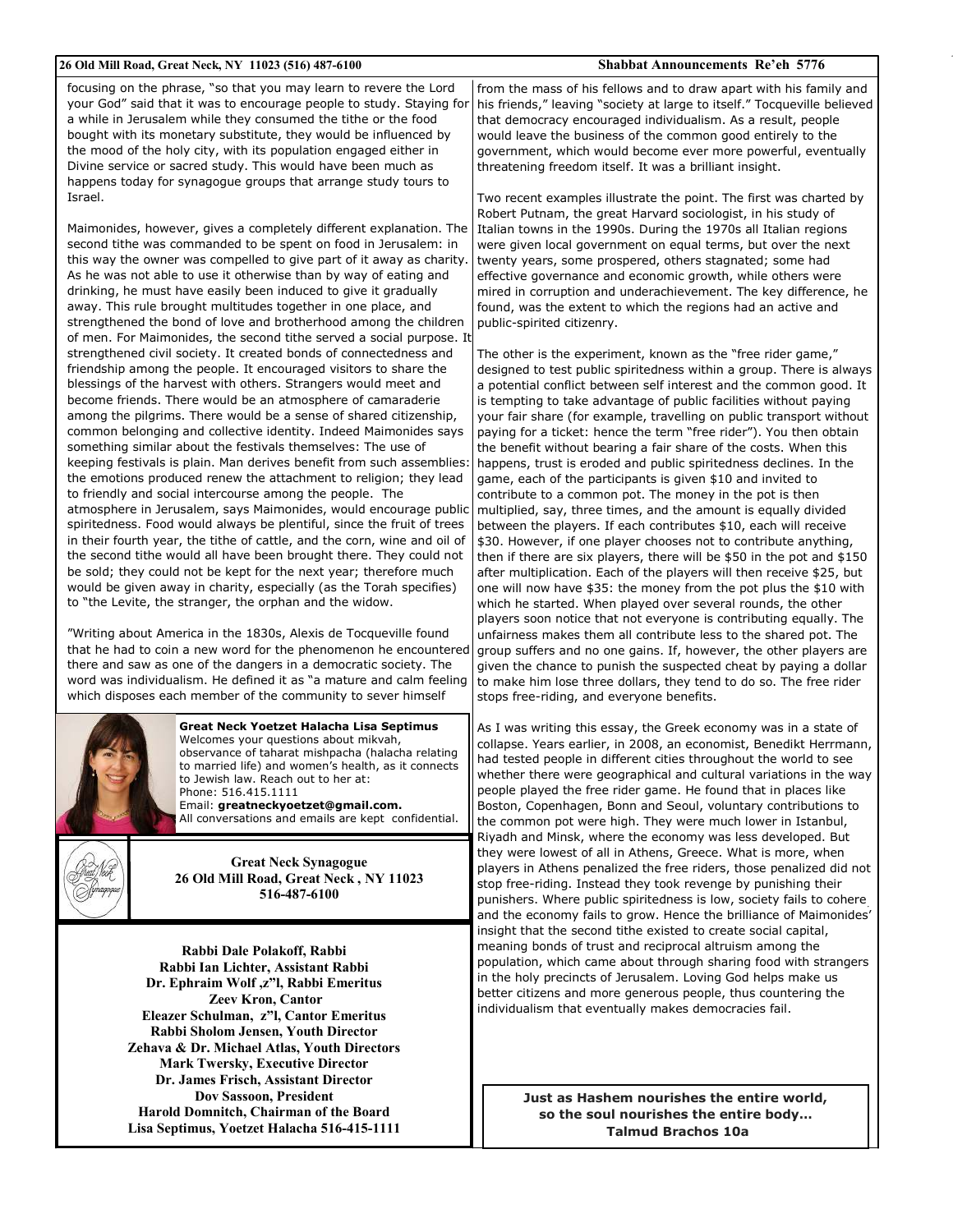## **GNS Youth Carnival!!! Kickoff Event**

**THURSDAY SEPTEMBER 1** PRESCHOOL-8TH GRADE **GNS PARKING LOT** 4:00-6:00PM



### **PREPARE TO GET WET!!**

**WATER SLIDES, FACE PAINTING AND MORE!** 

\*Be mindful this is a shul event, please dress accordingly

\$25 per family (members) \$36 per family (non members) **BBQ Dinner options available for purchase** 

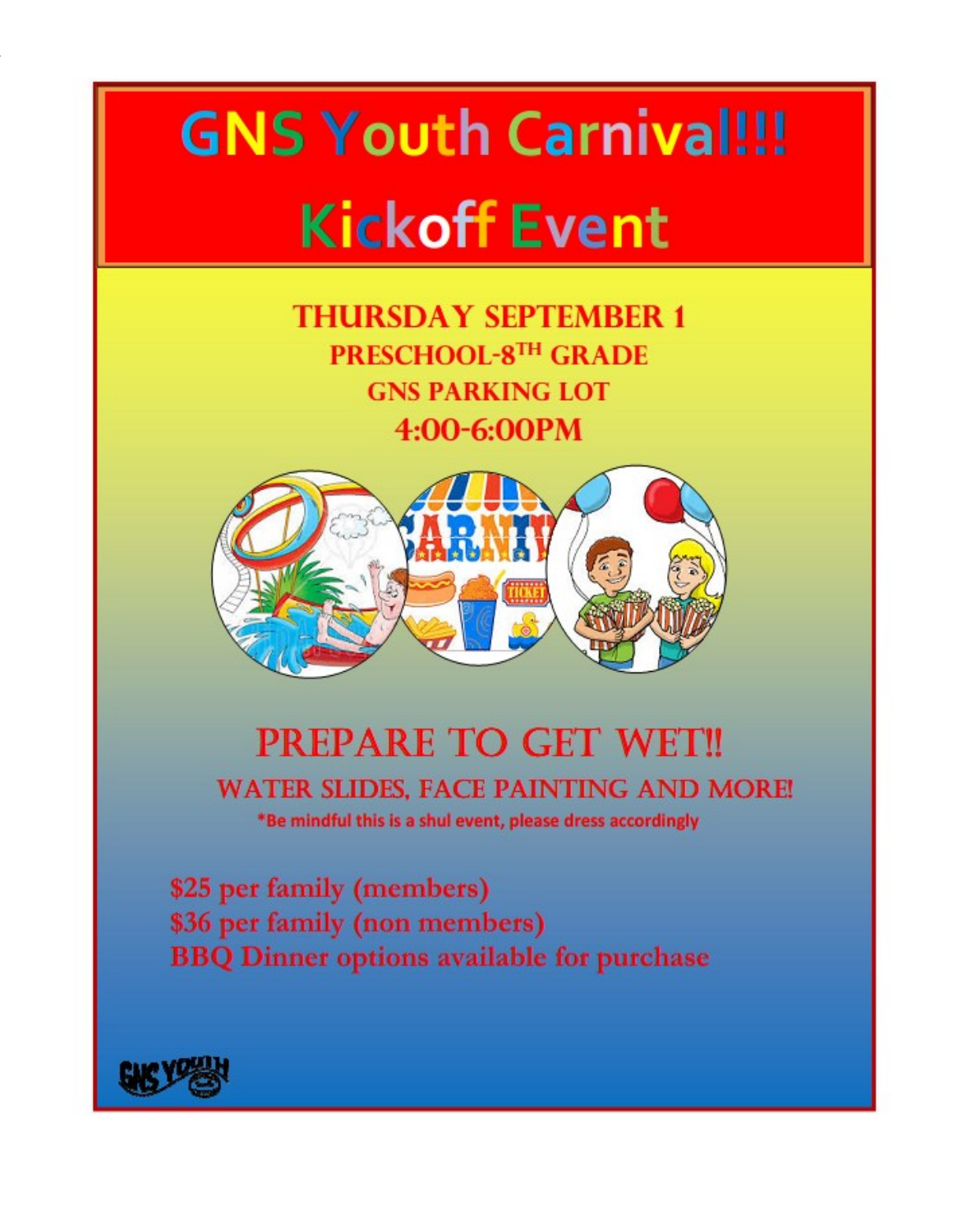### **BRING THE SWEETNESS OF ROSH HASHANA TO THOSE IN NEED!**

Parent/Pre-teen Bake A Thon for GNS Pass It Forward Program

At the home of Marla Lemonik

**SUNDAY SEPTEMBER 11th**, open from 10am - 3pm.

Bring your **pre-teen (age 9 and up)**,

flour, sugar, honey, large eggs and your enthusiasm. Contact Marla at marla.lemonik@gmail.com or call her 646-220-8105.

### **MAKE THIS ROSH HASHANA MORE MEANINGFUL BY BAKING FOR THOSE IN NEED!**

Join other adults at the GNS Bake A Thon

At the home of Marla Lemonik **WEDNESDAY SEPTEMBER 7th**, open from 10am - 3pm. Bring yourself, your friends, flour, sugar, honey, large eggs and your joy in helping others. Contact Marla at marla.lemonik@gmail.com or call her 646-220-8105.

### **Rabbi Polakoff's Class Schedule:**

Thursday Mornings Beginning **September 8th**  Women's Chumash @ 9:15 am.

Thursday Evenings Beginning **September 8th**  Power Chumash @ 8:00 pm. Please note the class will not meet on September 29th.

Monday Evenings Beginning **September 19th**  Talmud Aggadata @ 9:00 pm.



Do a Mitzvah and Cook for Yomtov in Style In a full length high quality canvas

Pass it Forward Apron

\$36 Quantities are limited. Inquire in the GNS Office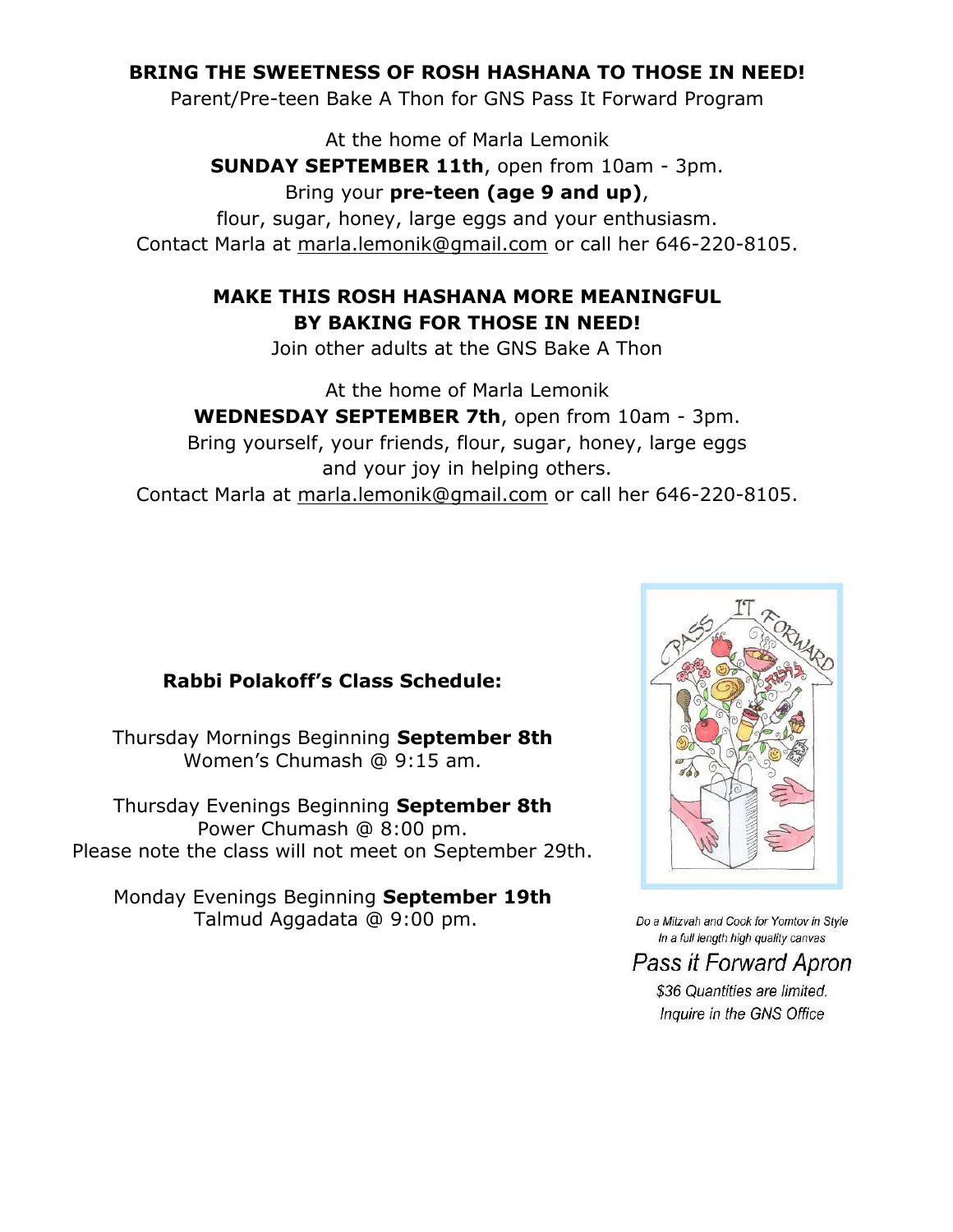

## **SUNDAY SEPTEMBER 25th @ 10AM**

### **JEWS BEHIND BARS** THESE ARE THEIR STORIES



## **A CONVERSATION WITH RABBI KWALBRUN**

**ABOUT INCARCERATED** 

JEWS W JAIL

Rabbi Kwalbrun is a GNS member, holds a MSW from

YU-Wurzweiler, smicha from REITS-YU, taught psycohology at lona and QCC, a congregational rabbi for over 50 yrs. and currently is the Jewish Chaplain at Riker's Island Prison

### **Complementary Breakfast**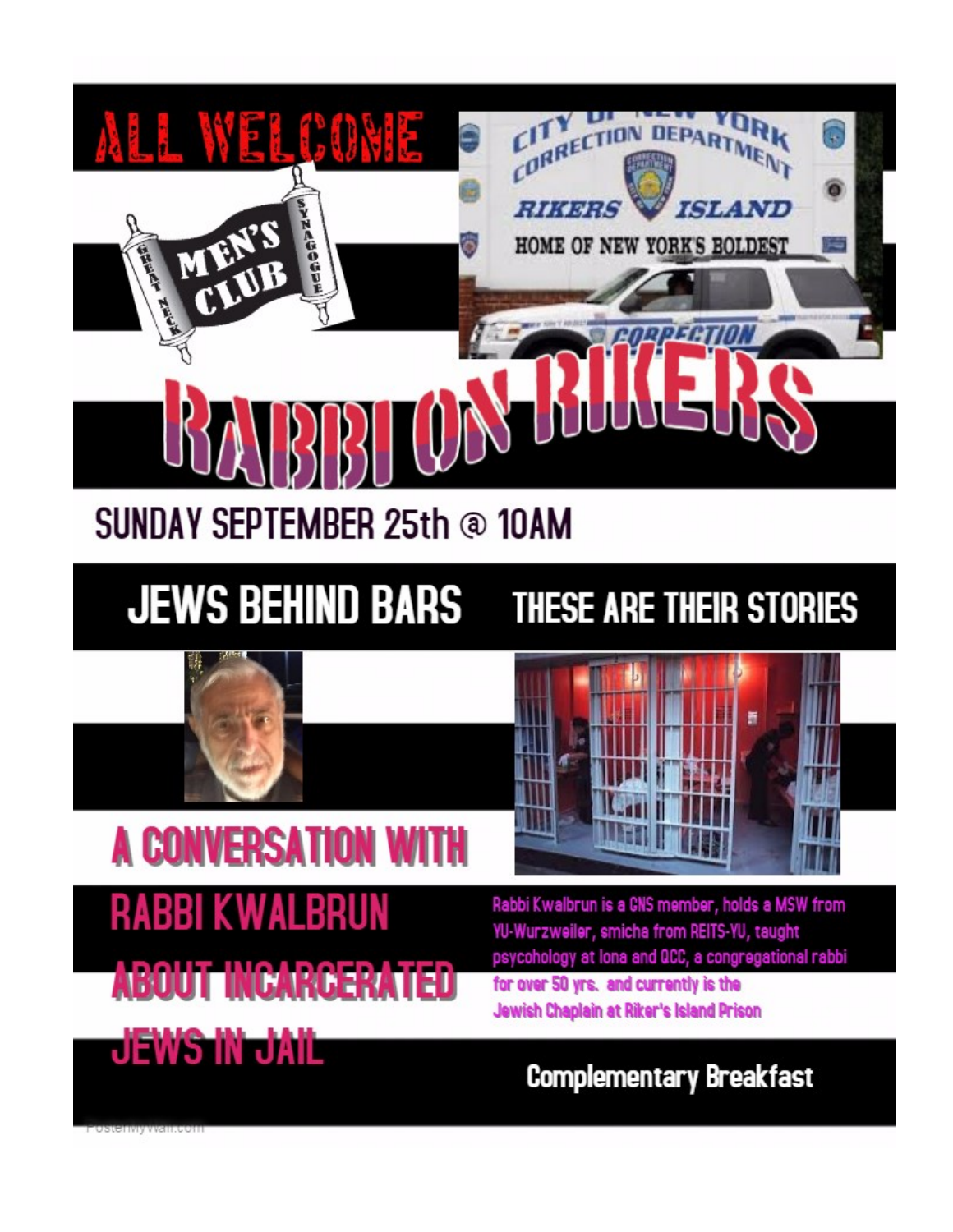



**EMPLE ISRAEL OF GREAT NECK** 

presents



**Early Bird Prices until October 13** 

Members of Sponsoring Congregations Only: \$18 Non-Members: \$24 \*Preferred Choice Seating: \$30

**Preferred Choice Seating Open to All** (choice of first four rows) \*Entitles Post Performance Reception **Refreshments to be Served** 

### **Prices after October 13**

Members of Sponsoring Congregations Only: \$25 Non-Members: \$35 \*Preferred Choice Seating: \$40

### **To Purchase Tickets**

Temple Beth-El contact - Debbie Elkashash at delkashash@tbegreatneck.org or 516-487-0900 Great Neck Synagogue contact - Hillel Milun at gnsmensclub@gmail.com or 516-487-6100 Temple Israel of Great Neck contact - Jodi Engel at jengel@tign.org or 516-482-7800 Non-Members can contact Jodi Engel at 516-482-7800 www.threeshuls.org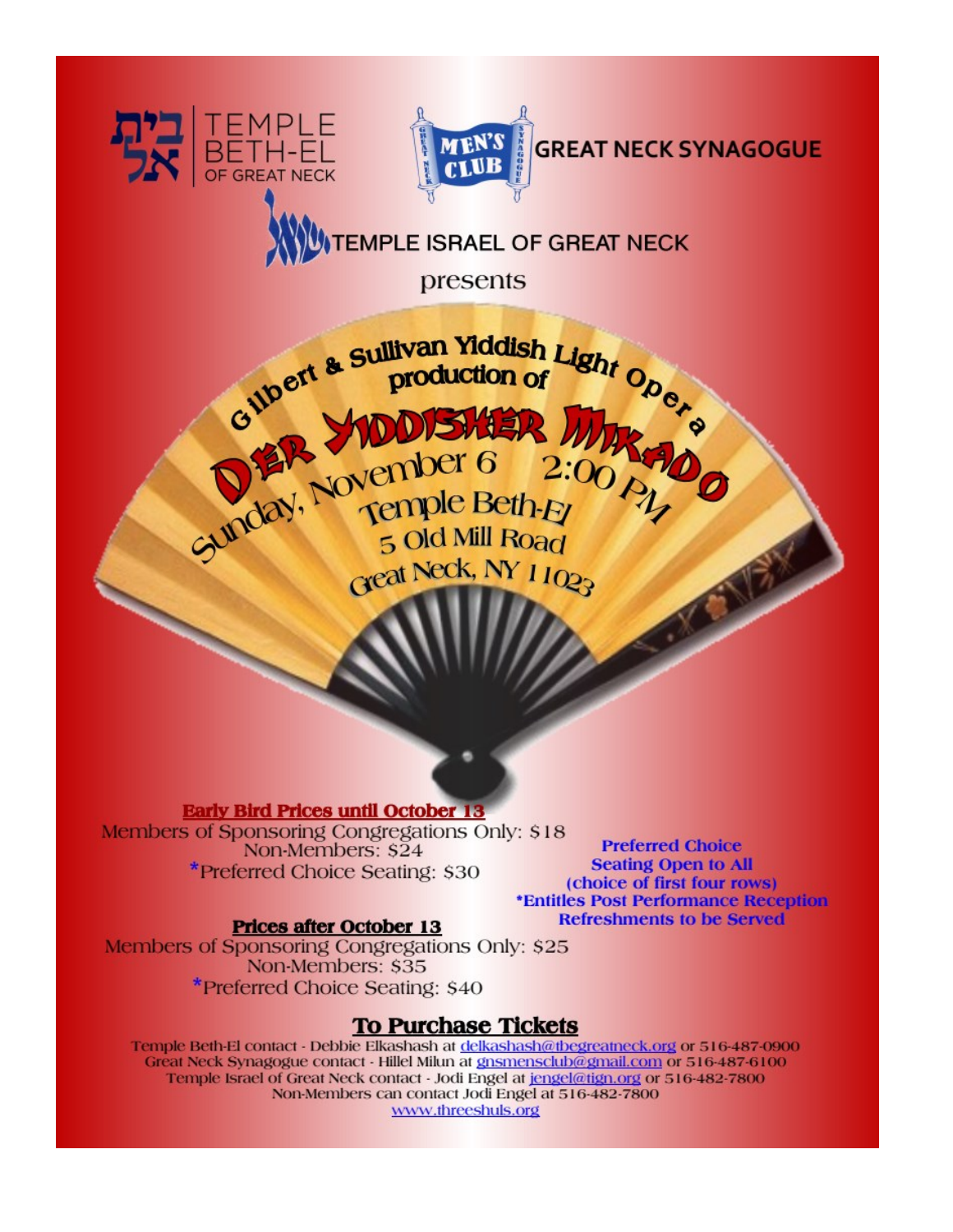

## **MOTHER/DAUGHTER BAT MITZVAH MISSION**

Led by Rebbetzin Lisa Septimus

### **NOVEMBER 21-28, 2016** Inbal/Jerusalem & Dan Accadia/Herzeliya



### **MISSION PRICE INCLUDES:**

- . Roundtrip Air with EL-AL & transfers in Israel with group flights
- . 3 Nights Inbal hotel in Jerusalem Includes: dally breakfast
- · 1 Night Dan Accadia Herzeliva Includes: dally breakfast
- · Shabbat at Emunah's Bet Elazraki Children's Home
- Amazing Chesed program
- Touring & Gratuities

### AIR/LAND PACKAGE\*

- \$2575 per person double occupancy
- \$2120 child under 18 as 3rd in room
- \$550 single supplement
- \*includes fuel charge and airport tax

Land only-deduct \$900 p/p

### EL-AL GROUP FLIGHTS\*: (SPACE IS LIMITED)

Depart: Monday, Nov. 21 JFK/TLV LY008 @ 11:50PM - 5:20PM

Return: Monday, Nov. 28 TLV/JFK LYO01 @12:45AM - 6:00AM

HIGHLIGHTS: Jerusalem Old City, Ir David, Pantry Packers, Zumba with Shalva, Gush Eztion, Migdal Oz, Pina Chama, Yad Lakashish, Hike with One Family Fund. Shabbat @ Bet Elazraki. Music at Migdal Ohr, Blind Museum, shiurim and so much more....

FOR MORE INFORMATION PLEASE CALL THE EMUNAH MISSIONS DEPARTMENT 212-564-9045 debbie x321 debbie@emunah.org or rebbetzin lisa - septimuslisa@gmail.com